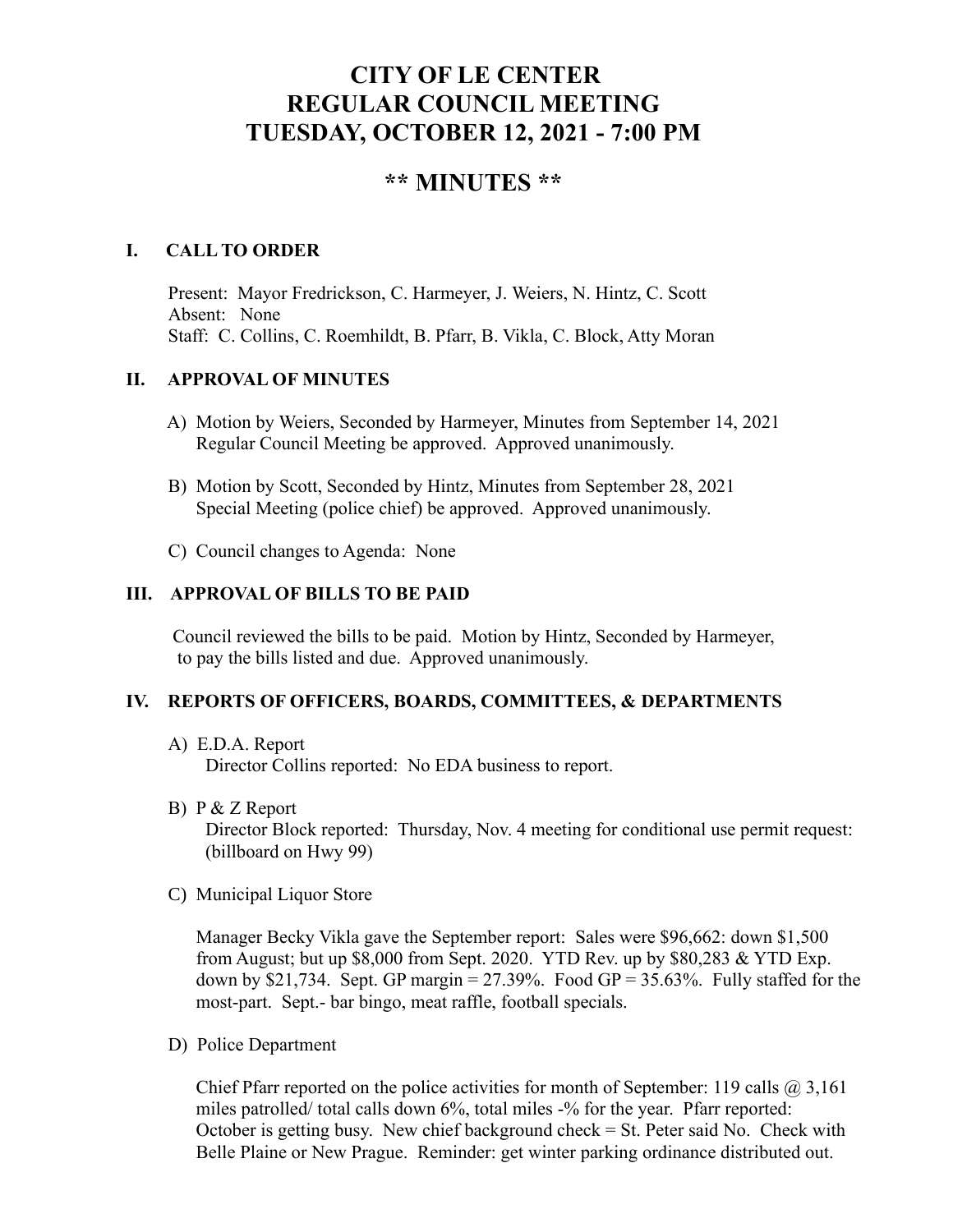E) Public Works: Water, Sewer, Streets, Parks Departments

Public Works Supt. Curt Roemhildt reported:

- Water- well pump leak behind city hall is fixed.
- Wastewater- will be hauling bio-solids out onto the field this week.
- Sewer- lift station on South Cordova Ave. was plugged up again. Jetting and televising sanitary sewers east of Cordova Ave.
- Misc.- leaves are accepted at compost site now/ trees & branches go out to West Park.
- F) Pool

 Mayor Fredrickson read & explained the Final Pool Report for 2021 season. Final report shows a loss of (\$26,144.86).

- G) Bolton & Menk Engineering
	- 1) Engineer Adam Jacobs reported on 2020 St. Project: contractor finished with the spot repairs on sanitary sewers on No. Park Ave./ finishing with raising manholes. Council generally agreed the project was looking good on the north end of town.

# **V. PUBLIC FORUM**

 Mayor Fredrickson asked for public comments on the 2022 Prelim. Levy of \$1,157,255  $(+ 1.982\%)$  or 2022 Prelim. Total Budget of \$3,611,689  $(+ 3.99\%)$  = No comments.

 The Le Sueur County Election Integrity group addressed the council and public with comments, concerns, and questions on the voting process, including: 1) Voter I.D. process. 2) Extended voting process. 3) Secure voting machines. 4) Mail-in ballots. 5) Use absentee ballots vs. mail-in ballots. Election Administrator Collins answered several of their concerns.

There were no other petitions, requests, or communications from the general public.

# **VI. OLD BUSINESS**

- A) Police Chief hiring update: Admin. Collins gave a brief update on the process. 1) Motion by Scott, Seconded by Harmeyer, to set a Special Meeting for Monday, November 8 at 6:00 pm to select applicant and make offer. Approved unanimously.
- B) Mayor Fredrickson announced the final budget "Public Comment Meeting" for Tuesday, December 14 at 7:00 pm at city hall.
- C) Mayor Fredrickson announced the "call or mail comments to" address, phone, whom.